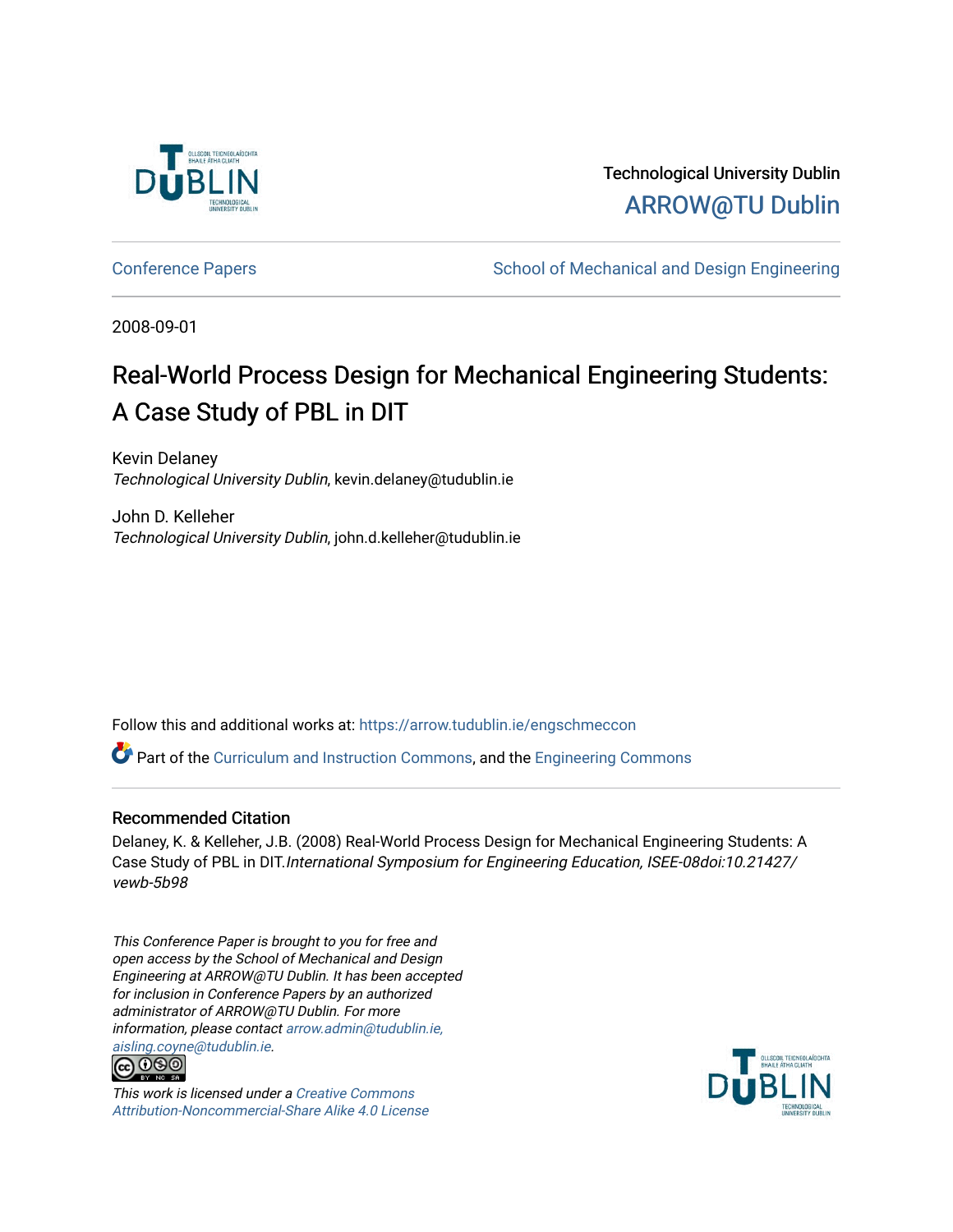## **Real-World Process Design for Mechanical Engineering Students: A case study of PBL in DIT**

K.D. Delaney and J.B. Kelleher Department of Mechanical Engineering, DIT, Bolton Street, Dublin, Ireland.

#### **ABSTRACT**

Engineering education deals primarily with calculating quantitative performance of engineering objects, such as machines, circuits or dams, and with designing variations of these objects. However when engineering graduates enter the workforce they must be able to do a great deal more than solve the technical problems taught in engineering school [1]. More specifically they will need to deal with a great range of problems some of which are not technical engineering problems at all. Examples of such problems include working as part of a larger group, project management, negotiation, component sourcing and an awareness of the multi-disciplinary nature of engineering.

Such real-world engineering problems force graduate engineers to draw on their professional and personal resourcefulness, adapt to on-the-job pressure, cope with people problems and broaden their knowledge base. Increased competition and high labour costs put pressure on engineering graduates to contribute to companies as soon as they enter the workplace and reduces the time available to graduates to develop these skills on-the-job.

To help students develop real-world engineering skills as part of their engineering education the Mechanical Engineering Department in Dublin Institute of Technology (DIT) three years ago introduced Problem Based Learning (PBL). This paper describes a PBL module for Third Year Mechanical Engineering students at DIT designed to help students refine their soft skills in addition to a deeper understanding of their technical skills. This approach, developed by Kelleher, gives students the opportunity to develop a range of experiences which will prepare them to contribute to their employer on entry to the company.

#### **INTRODUCTION**

Graduate engineers of the future must be capable of (1) working and learning as part of a team, (2) communicating their ideas and requirements effectively through presentations, and (3) negotiating to find the optimum solution to the problem they are working on [1]. Companies want graduate engineers who can perform from day one. To meet this expectation student engineers should be given the opportunity to develop such skills during their professional preparation. In most DIT engineering programs students typically work on clearly-defined projects as individuals or in groups of three or four in the early years of their formal engineering education. Such projects allow students to work as part of a small team. Students can develop and refine their soft skills but do not get an opportunity to evaluate their knowledge or understanding in the context of larger groups.

To promote deep learning, where students get experience of working as part of a larger group, the Third Year Mechanical Design Projects in DIT are arranged in the form of PBL exercises. The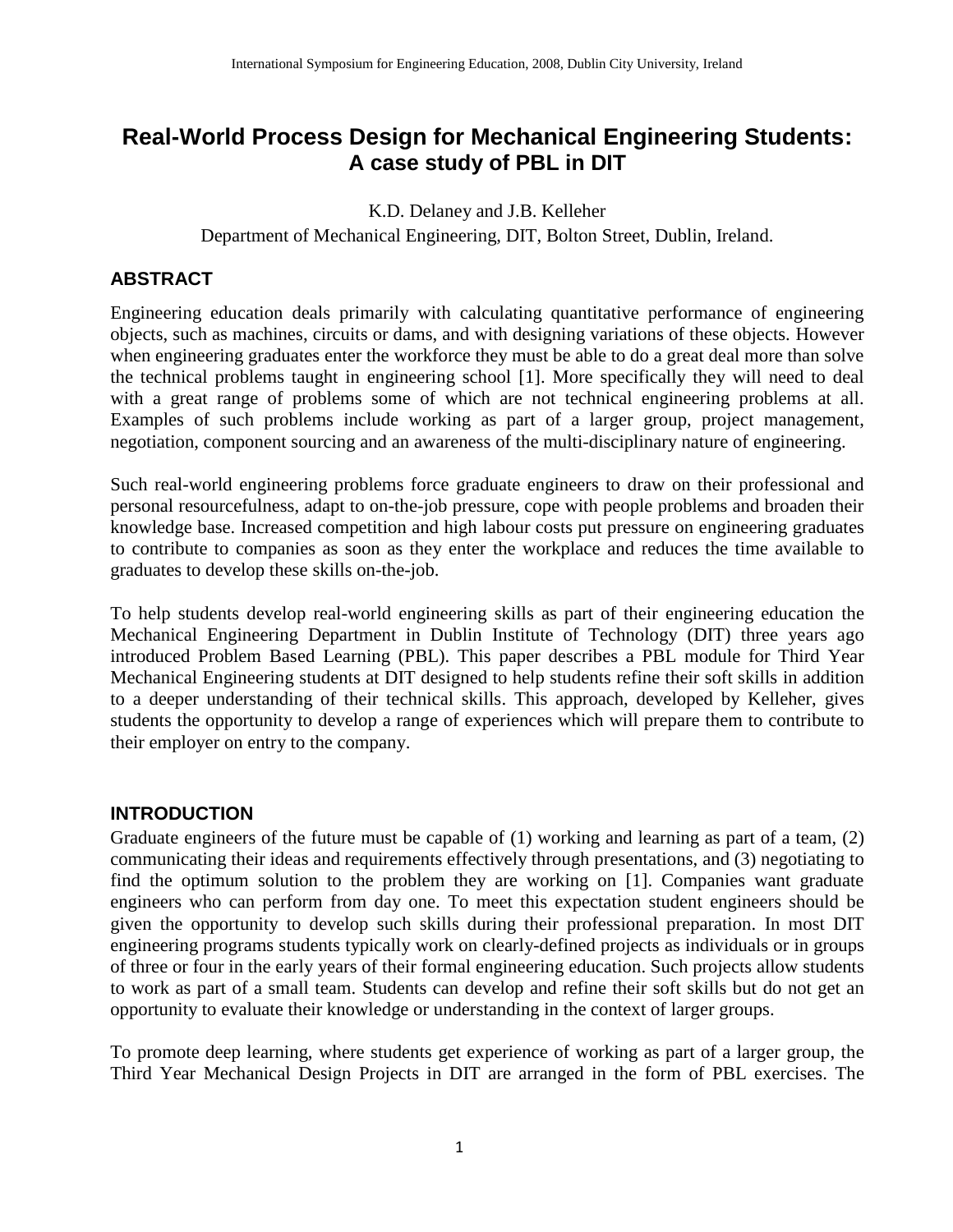course was developed by Kelleher and has operated in the form described herein for the last 3 years. PBL presents students with a real-world problem and students explore various solutions in a selflearning capacity before proposing an appropriate solution. This approach to learning, where a problem is posed to drive the learning, was introduced by the McMaster Medical School in the 1960s. Because the medical students typically worked in groups of 5 or 6 students the approach is often called small group PBL. The model described in this case study involves larger groups of between 25 and 30 students and is often referred to as large group PBL.

PBL has now become a widespread teaching method in many professional fields, particularly in disciplines where students must learn to apply knowledge not just acquire it [2]. PBL is grounded in a constructivist theory of learning and is based on the premise that learners come to know something new, not by passively hearing it, but by actively engaging with it and connecting it to what they already know. The philosophy of PBL is to build and support a learning process established around engineering problem solving. In this case students learn by conducting a relatively complex mechanical engineering design project under the supervision of lecturers who act as coaches and facilitators.

#### **SECTION 2: THE PBL COURSE STRUCTURE**

Third Year Mechanical Engineering students in DIT are split into class groups of between 25 and 30. To really engage the students and to make the project as relevant as possible for each group, students select a project under the supervision of the lecturers involved. A brainstorming session, where the students propose several different projects, is used to generate a list of potential projects. All of these are considered in turn by the full class and the lecturers before the students vote for one. The chosen project, which should relate to the mass production of a consumer product, must involve different mechanical engineering areas which the students have already encountered. This enables students to apply and gain a deep understanding of how various mechanical engineering topics integrate. However the problem must highlight for students the need to learn new knowledge before they can solve the problem. For the purpose of the project the lecturers act in the role of clients. The projects selected by the two student groups in 2007/08 were to define, design, specify and source the components needed for production equipment to (1) assemble a ball-point pen and (2) to package bulk jam into 454g pots.

The objective of the design project is to give students the opportunity to manage and deliver a realworld project under simulated industrial conditions. To make the experience more realistic students must overcome challenges of working and liaising as part of a larger group. In so doing students are exposed to a range of challenges experienced by engineers in industry settings. With guidance from the facilitators students are expected to take full responsibility for managing the project and deliver an appropriate solution.

Students have 12 formal sessions of 3 hours duration each over a six-week period and are expected to use these sessions to review and plan their work to ensure that they can meet the relevant project milestones. An overview of the milestones in addition to a generalized list of tasks, and the allowed duration of each task, is shown in Figure 1. Formal deliverables for the course are (1) a preliminary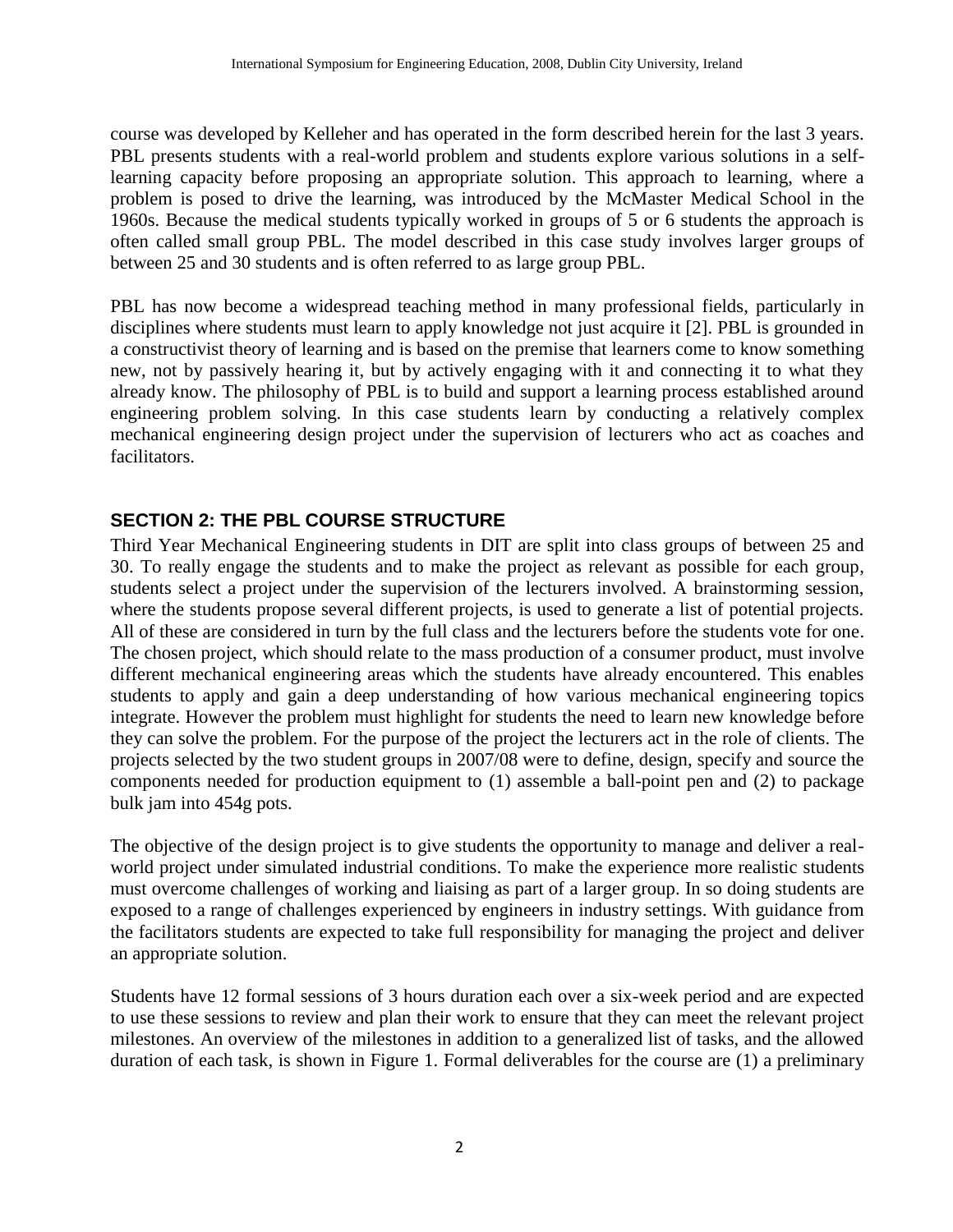report, (2) a final report and (3) a final presentation in front of a board of assessors. Every student is expected to present the elements of the design which they developed and be able to answer questions about any aspect of the project. This encourages a sense of shared ownership and responsibility for the project in addition to ensuring that all students engage in and benefit from the learning process.

| Project<br>selection | Project Definition<br>Process Concept<br><b>Task Allocation</b> | Preliminary<br>Project<br>Report | Detailed Design<br>Component specification/sourcing<br>Programming<br>Health and safety | <b>Final Project</b><br>Report and<br>Presentation |
|----------------------|-----------------------------------------------------------------|----------------------------------|-----------------------------------------------------------------------------------------|----------------------------------------------------|
| l session            | 3 sessions                                                      |                                  | 8 sessions                                                                              |                                                    |

*Figure 1: Project milestones, generalised list of tasks and the number of sessions between milestones.*

During the initial sessions students are encouraged to define project objectives. The definition stage involves students developing a design brief to focus their design. This typically involves detailing the dimensions and materials of all components, the required production rate, the viscosity of any liquids involved, legislation to be complied with and any other requirements in terms of packaging, etc. Students then develop an initial, high-level concept for the production machine which is typically in the form of a preliminary process flow. Students are expected to focus on key process steps and develop a machine concept around that. Students are encouraged to use sketches and simple calculations to evaluate their designs. This enables students to quickly analyse the practicality of their design, and practice in performing preliminary calculations.

With the process concept selected all students are divided into sub-groups. Each sub-group is responsible for a specific stage of the project. The number of sub-groups created is based on the number of stages required to satisfy the process concept. The project definition, process concept and task allocation forms the preliminary project report. This obliges students to commit to doing specific tasks within a specific timeframe and forms part of the formal project assessment.

Table 1 lists typical job titles and primary responsibilities for each sub-group. The number of students assigned to each task is proportional to the predicted workload. The detailed design function is the largest group of students. These students are expected to create CAD models of the assembly machine based on dimensions justified by calculations. To encourage students to use standard components where possible the sourcing group is expected to find available components which satisfy these requirements. The dimensions for components selected are fed back to the design group to be incorporated into the CAD model. Experience of such an iterative process gives students confidence and is important in educating engineers about the importance of multidisciplinary teams.

A single student is assigned the task of researching the applicable legislation to ensure that the final machine will comply with it. This typically includes ensuring that the correct materials are specified where specific requirements exist and that safety guards, switches and waterproof components, etc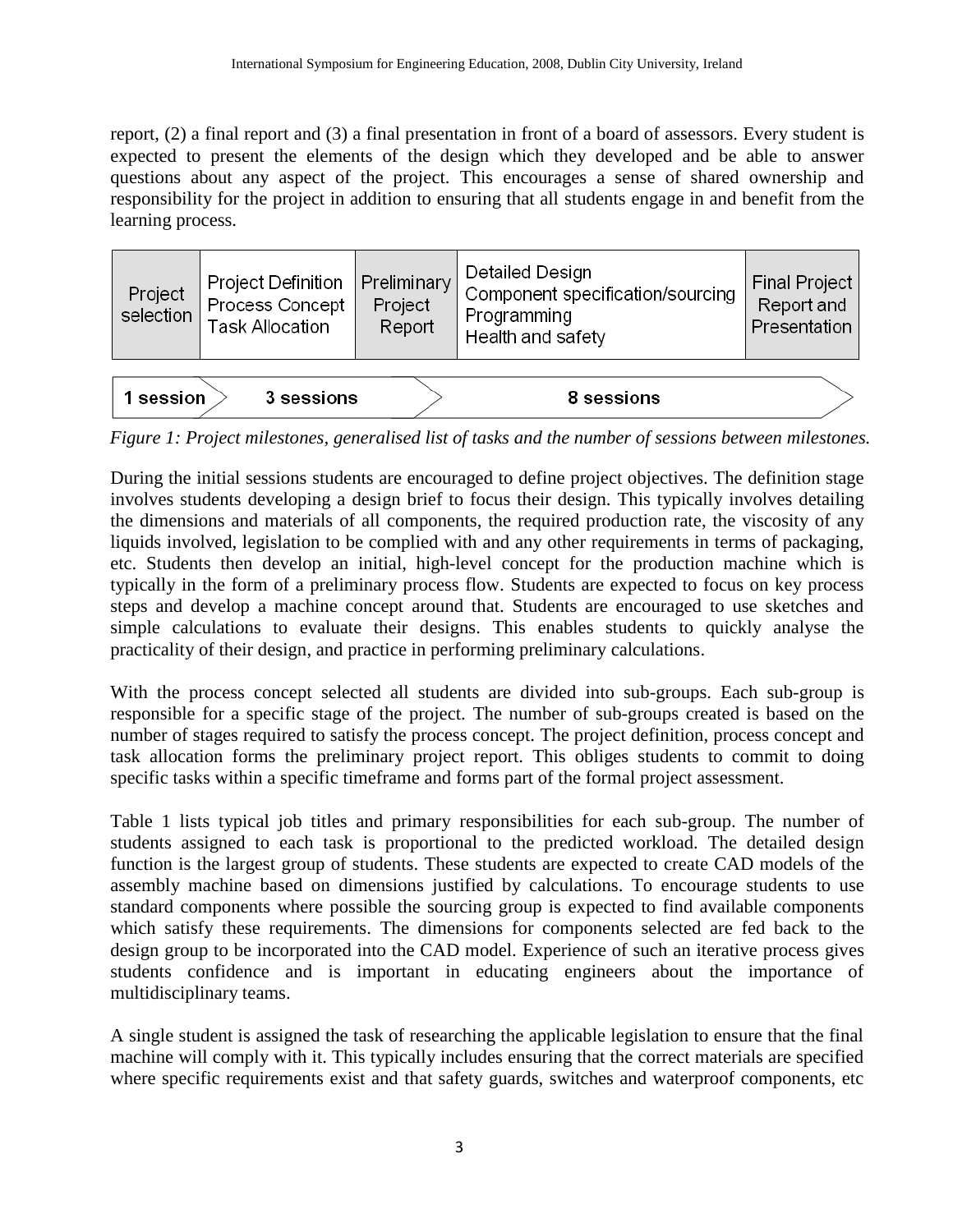are incorporated into the machine design. This highlights the importance of CE marking on machines to be manufactured or operated within Europe. The machine programming function is normally handled by a single student. Pseudo-code is developed to encourage the students to consider machine timing, or sequencing, as part of the overall design process.

| Title              | Approximate<br>num ber of<br>students | Primary responsibilities                                                                                      |  |
|--------------------|---------------------------------------|---------------------------------------------------------------------------------------------------------------|--|
| Project manager    |                                       | Responsibility for co-ordination of work and report editor                                                    |  |
| Detailed designers | 20                                    | To fully detail the design for each stage of the process.<br>Design groups are created to work on each stage. |  |
| Machine programmer |                                       | To develop code to operate/sequence the machine.                                                              |  |
| Legislation        |                                       | Ensure that relevant legislation, particularly health and<br>safety is being complied with.                   |  |
| Component sourcing | з                                     | To find suppliers of components specified (and encourage)<br>use of standard components where feasible).      |  |

*Table 1: Typical job titles and primary responsibilities for each team member.*

#### **SECTION 3: ASSESSMENT**

As already described the formal deliverables for the course are (1) a preliminary report, (2) a final report and (3) a final presentation in front of a board of assessors. The reports must clearly indicate the responsibilities of each individual involved. Assessment and relevant feedback is important for the students. The assessment of group PBL projects is a challenge, particularly where the contribution of each student must be graded. Co-operative learning, where students work together to learn, as opposed to competing with each other for marks is the ideal and some challenges have been reported in helping students understand the importance of co-operation [3]. A group-mark for the entire project team might be a disadvantage to the stronger or more committed students and might also be abused by weaker students who might assume a passive role in the project. To alleviate this problem the authors implement a combined team and individual assessment. Based on a review of the interim and final reports in addition to the formal presentation the same grade is awarded to all students in each group by the board of assessors. This board of assessors includes the Head of Department and the lecturers involved. The deliverables are assessed to evaluate how the students have managed to meet the specified module learning outcomes. The task allocation list together with observations made during the formal project sessions are then used to adjust the mark for each student based on their individual contribution to the successful outcome of the project. The marks may be adjusted either upwards or downwards, based on this assessment.

#### **SECTION 4: DISCUSSION**

Some sub-groups were nervous about accepting students who they felt would not attend the tutorial sessions. In the case of one group, students who missed the initial classes were assigned to a nonessential task of final packaging. This action was taken due to the students' concern that they would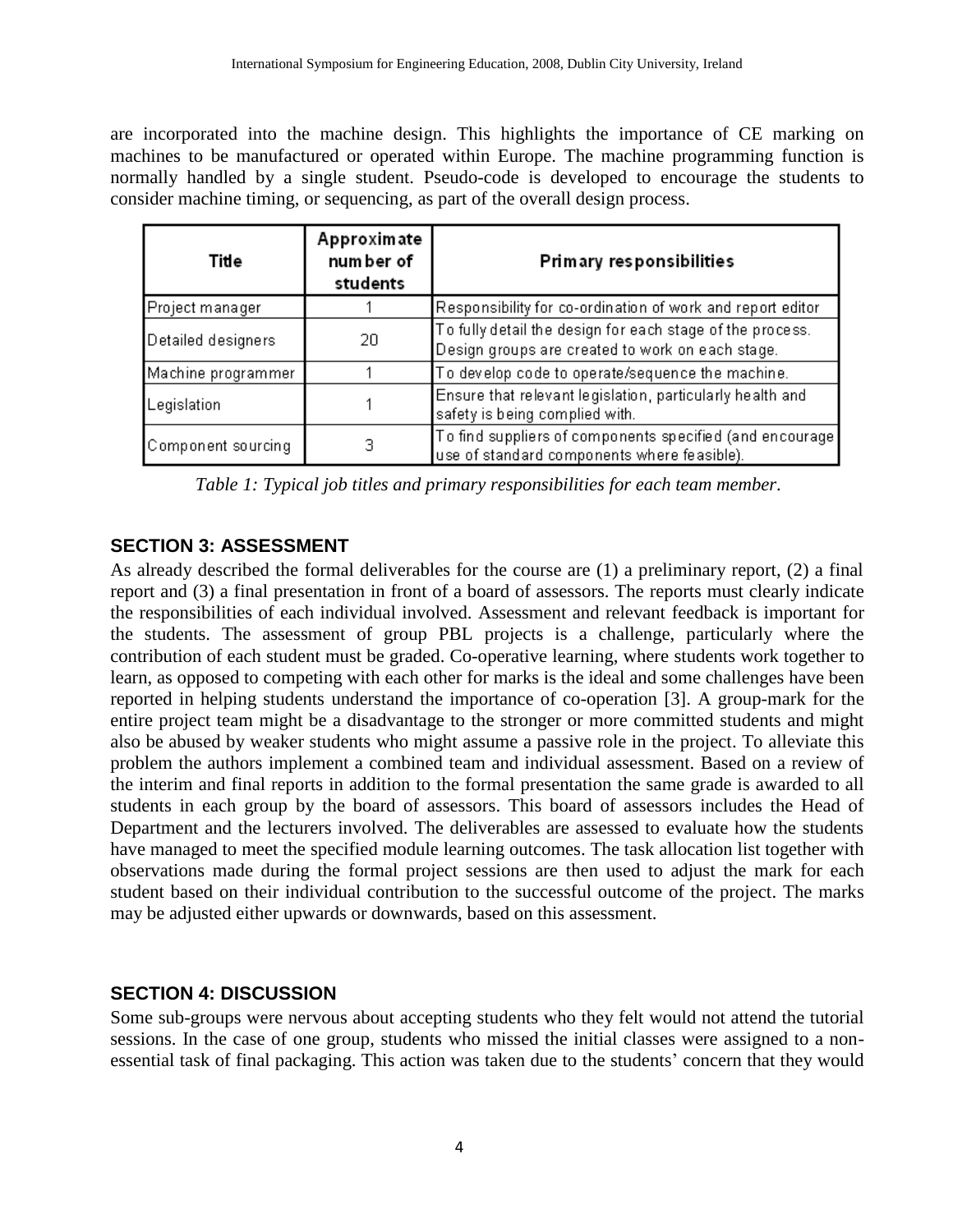get a reduced mark if they had a non-committed member in their team. This sidelining had the effect that the students involved developed an exemplary attendance record for the remainder of the project and made a substantial contribution to the overall success of the project.

Some students were reluctant to make decisions since they are afraid of being "incorrect". This probably comes from an expectation that there is a right or a wrong answer for everything. The design problems posed have many solutions and, being an iterative process, the students are encouraged to refine their concept and justify the chosen solution. To encourage the students to think the process is emphasized above the product. It is important that students learn to justify their decisions since it is an important ability for engineers to develop.

Students find it very hard to plan and integrate their activities as part of a larger group. A number of sub-groups, particularly the CAD, machine programming and component sourcing groups, complained that they did not receive the information they needed to complete their task in a timely fashion. When this delay was communicated to the full group it highlighted the importance of time and project management for the success of the entire project.

From the experience of running this project over a number of years in the Department of Mechanical Engineering, it is clear that the student project manager chosen to run the project has a significant influence on the overall success of the project. Based on previous experience of the class group and observations of likely candidates during initial brainstorming sessions lecturers may have opinions regarding the most suitable candidate and the expectations on what (s)he must do are clearly outlined to the class group. However the students select their own project manager and must live with the consequences. The project manager also serves as the editor for the final report. It is a challenging and demanding role since (s)he must continuously push and cajole their "colleagues", who in reality are classmates, to meet the relevant deadlines. It has been proposed by a number of students that the effectiveness of the project manager could be increased by allowing them to assign a certain proportion of the marks. Such self-assessment has been reported as an element of other PBL studies [3]. However the adoption of such an approach has not been seriously considered to date since it is felt that it may result in conflict within the class group.

### **SECTION 5: CONCLUDING REMARKS**

The authors believe large-group PBL in DIT offers many potential benefits to students, lecturers and ultimately industry. In addition to the engineering skills learned, applied and refined by the students during the project other potential benefits are summarized in the Table 2. Students benefit from the opportunity to develop project management, presentation and negotiation skills, in addition to an increased awareness of component sourcing and the multi-disciplinary nature of mechanical engineering and are better prepared for embarking on their final year projects. Lecturers benefit from working with more motivated students who can actually apply theory in a practical way. Potential benefits for industry are easier assimilation of students into the workplace since the students have increased experience of working as part of a larger team. The project increases students' confidence resulting in more resourceful, motivated students who can be easily assimilated into workplace teams. Students have expressed their enjoyment of the course despite the amount of